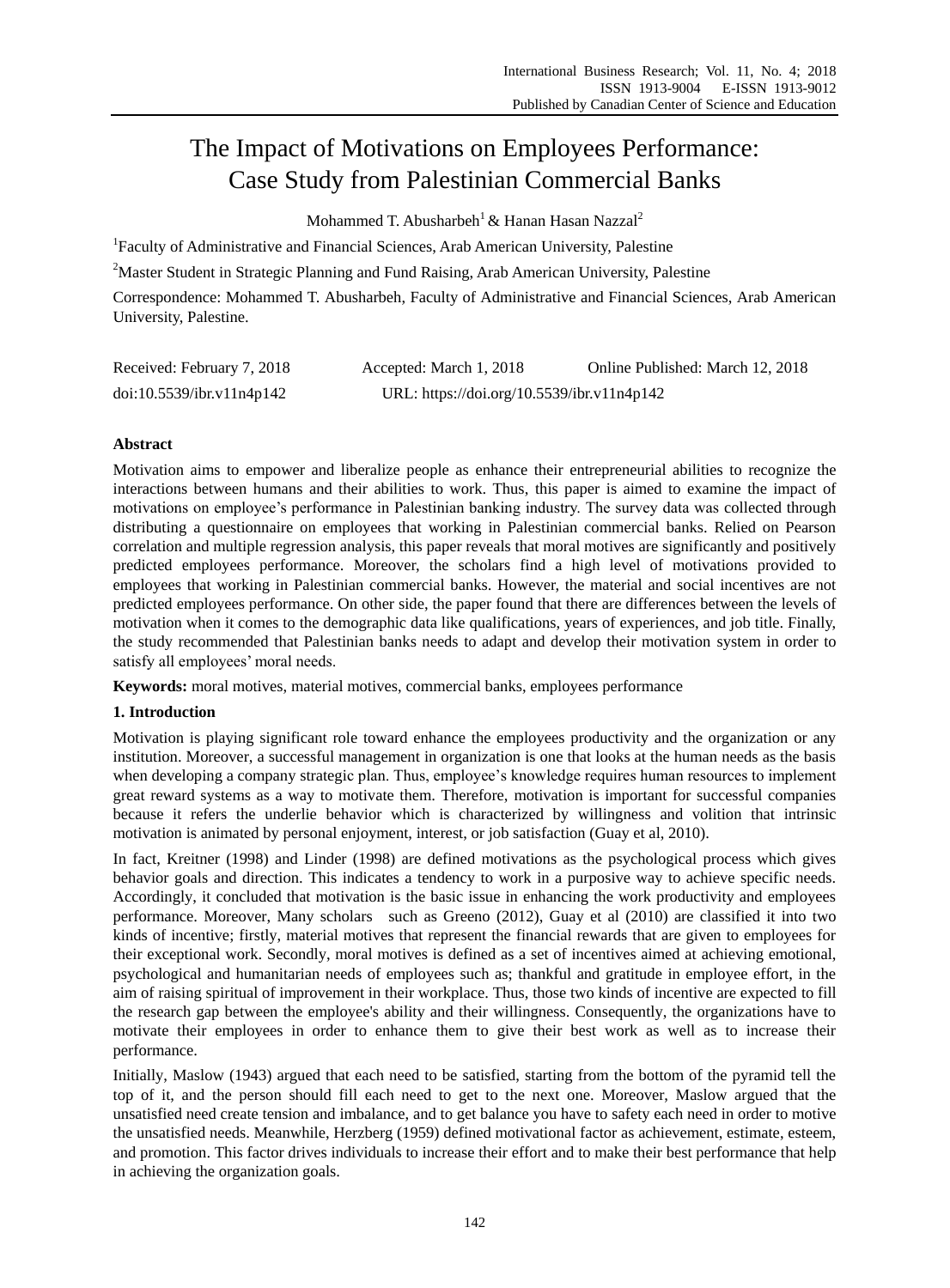This paper was driven by desire to improve the reward and motivational system at Palestinian commercial banks. Furthermore, to reinforce the culture loyalty and job satisfaction among employees and organization activities through the motivation factor.

Accordingly, this study is aimed to achieve the following objectives; firstly, to know the degree of motivation and performance among employees in Palestinian commercial banks. Secondly, to investigate relationship between motivation dimensions and employees performance at the Palestinian commercial banks. Thirdly, to examine the impact of moral, material, and social motives on employee's performance in the Palestinian commercial banks.

This paper is organized as follows; section II reviews the literature of motivation theories and related studies. Section III explains the research methodology, data variables collection and sample selection. Section IV analyzes the data variables and discusses the results. Finally, section V concludes the research paper*.* 

#### **2. Literature Review**

#### *2.1 Motivation Theories*

#### 2.1.1 Maslow Hierarchy of Needs

This theory was developed by Ibraham Maslow (1943). It investigated the human motivation through explaining the human instinct curiosity. He stated the human needs which summarized in five needs: physiological, safety, social, and self-esteem. Moreover, this need creates the motivation that effect on the individual's behaviors and this need should be filled to satisfy the individuals. Moreover, Maslow expend his theory in 1954 through his book '' motivation and personality''. He argued that the unsatisfied need create tension and imbalance, and to get balance you have to safety each need in order to motive the unsatisfied needs.

#### 2.1.2 Herzberg Theory

This theory was initiated by Herzberg (1959). He found that satisfaction and motivation effect by two kind of factors, which is health factor and driving factors. Further, Herzberg found that each human has two different group of human needs which this needs effects on person behavior in different way. Moreover, he found that individual dissatisfaction caused by inappropriate work environment. Furthermore, Herzberg revealed that the human will not feel satisfied unless he gets all kind of health, environmental, and physical factors.

# 2.1.3 Mc Cleland's Theory of Needs

Mc Cleland's in his theory divided the human needs into three desires; the need of achievement the need of affiliation and the need of power. He believed that the people who have the need for achievement they prefer to work with a responsibility to solve problems since they can't feel the achievement till they have the responsibility to solve the problem. Moreover, they have to tend to make a disciplined risk which means that they can't feel with achievement till the pass the challenges. Thus, they need feedback about their performance. The second type of need is the need of affiliation, which they care more about creating friendship and good social relationship, while the third part of need is the power, which they looking for authority and positions in the company (Royle, 2012).

#### 2.1.4 X and Y Theory

This theory is created by Douglas McGregor (1960). He suggested two approaches in employee's behavior. Firstly, he assumes (X) that indicates employees hate work and lazy, so the management should use punishment, constant threat, and supervision. Secondly, (Y) that represents the employees who loving their work, well performed and loyal, so the organization should give them the good conditions and more incentives.

#### *2.2 Types of Motivation*

#### 2.2.1 Moral Motives

Moktara & Zozo (2014) argued that a moral motive helps employees to fill their psychological needs in order to increase their loyalty to work. Furthermore, Al-Nsour (2012) stated that giving the employee the chance to participate in decision making enhance their performing in work. Therefore, moral motives (thankful letter, create honor list, extra vacation, confidence, administrative ranking, etc.…) have a significant impact on employees performance (AbuSharkh, 2012).

#### 2.2.2 Material Motives

Material motive is defined as the financial rewards that are given to the employees according to their extraordinary work (Mktara & Zaozo, 2014). Moreover, Yousif (2010) argued that financial motives (gifts, bonuses, advances, reward systems, etc...) encourage employees to give best performance in their work.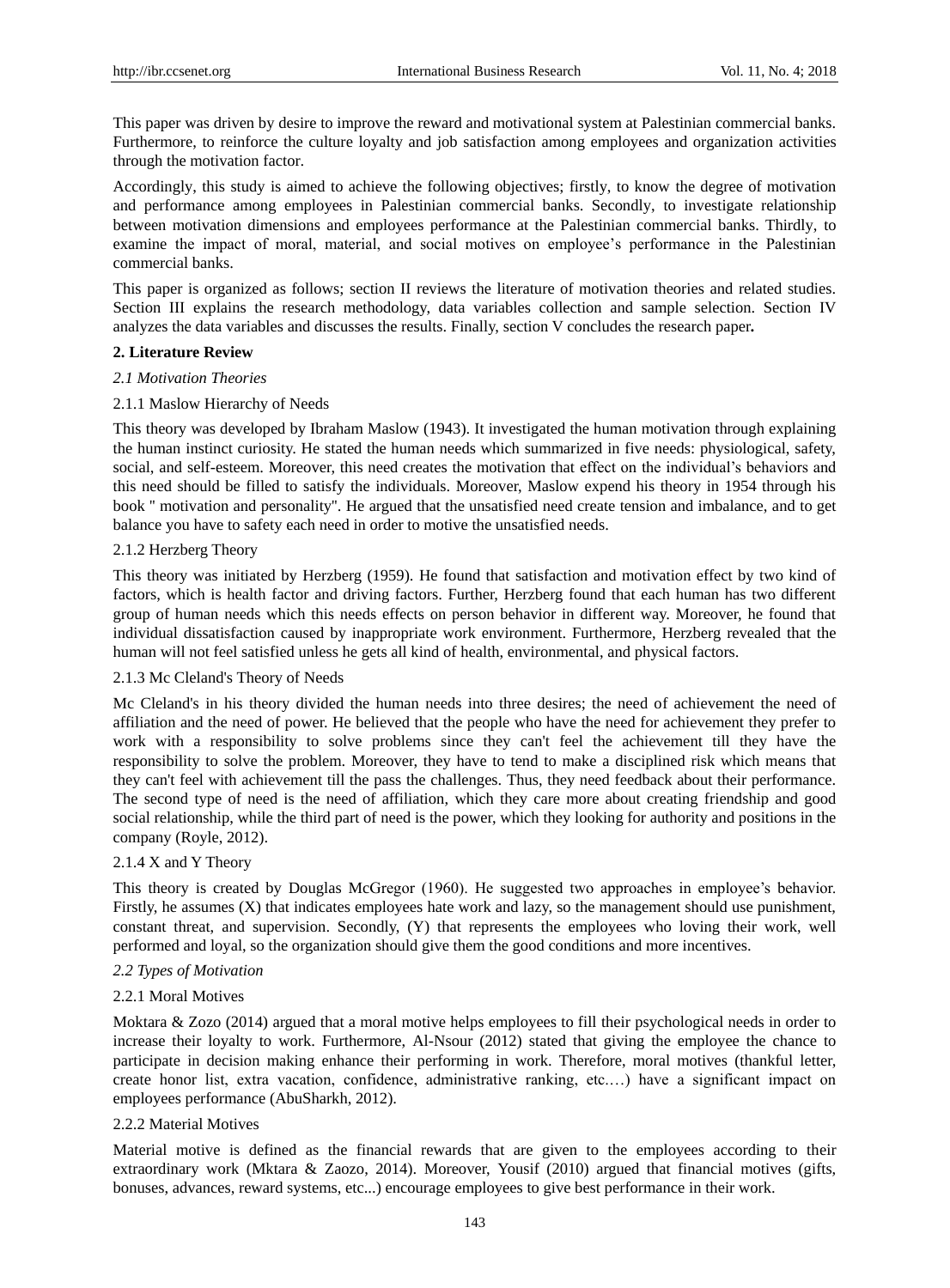# 2.2.3 Social Services Motives

It defined as the social incentives that are given to all employees and fairly distributed among them such as solidarity fund and health insurance (AbuSharkh, 2012). Furthermore, the social service motivation aims to enhance the employees entrepreneurial abilities to do their best effort (Abdelhameed, 2011). Thus, this paper argues that social incentives could have a significant positive effect on employees performance.

# *2.3 Employees Performance*

Performance is one of the most important subjects that concern the researchers and administrative leaders alike, this is because the performance reflects the expected result of each activity in organization. Therefore, it can be defined as the way in which employees perform their tasks during the production processes and associated processes by using the available means of production to conduct quantitative approach (Halaibah, 2013). Meanwhile, Fadeel (2014) defined it as the way that the organization achieves its goals. He argued that the overall output of an organization results from reconciling many factors such as capital, labor, and knowledge. Furthermore, performance is a reflection of the extent to which tasks are accomplished.

# *2.4 Previous Literatures*

Octaviannand et al (2017) investigated the effect of job satisfaction and motivations on employees performance at xyz shipping company in south Jakarta, Indonesia. The sample of study was limited to 70 people from marketing department, customer service, logistics, documentation, cashiers, financial and port agency services. The data collected through a questionnaire using Likert scale. The results of study proves that there is positive and significant correlation between job satisfaction and motivation to employee performance. This means that the better job satisfaction and motivation of employees, the higher the performance of employees and the other hand, if the provision of job satisfaction and motivation is low, it will lead to decreased employee performance.

Elumah Lucas et al (2016) examined the impact of moral and material of incentives on employee's performance in some of the Nigerian universities. The aim of this paper is to know the role of Nigerian universities in satisfying employees needs and to improve their performance in work. The sample of the survey included of 218 employees that working in Nigerian universities. The result revealed there is an adequate level of incentives provided to workers in Nigerian universities. Moreover, there is a negative significant relationship between moral and financial incentives and organization performance.

Mensah E and Tawiah K (2016) compared employee's motivation and its impact on performance in Ghanaian Gold Mining companies. The study found that employees in the mining industry are well motivated to curb the rate. Therefore, the employees are to comply with health and safety rules because the industry contributes hugely to the Gross Domestic Product (GDP) in Ghana.

Obeidat and Al-Dwairi (2015) investigated the role of moral and material incentives on employee's performance in Academic libraries in Jordan. The sample of the study consisted of 10 Jordanian universities and the questionnaire was distributed to 420 workers on academic libraries in Jordan. The result indicated there was a strong significant impact of moral and material incentives on employee's performance in Jordanian academic libraries.

Zameer et al (2014) explored the impact of motivation on employee's performance on beverage industry in Pakistan. The structured questionnaire was distributed on the sample of 150 workers in beverage industry (Pepsi, Coca, and Grommet). The result concluded that the motivation has a significant positive influence on the performance of employees in Pakistan.

Al Halibeh (2013) investigated the effect of incentives on the performance of the Greater Amman Municipality staff in Jordan. The sample was selected by a random class method, consisting of 150 employees from the managers, heads of departments and administrative staff with 33% of the study population of 449 employees. The study based on a descriptive analytical method and regressions to answer research questions. The result revealed that both material and moral motivation at a low level and the acquisition of social motivation and performance at the intermediate level. But, the strong national coverage is between the levels of motivation and the employee's performance. Therefore, the study has promoted positive working relationships between employees and guided them with the goals of the trustworthiness of the work ethos as a moral motivation to reach the planned level of performance.

Anyim et al (2012) examined the relationship between motivation and job performance in private and public sector in Nigeria. They concluded that good work performance depends on largely on the contribution made by workers. Moreover, they argued that motivational factor brings out the best performance to employees in both private and public sectors.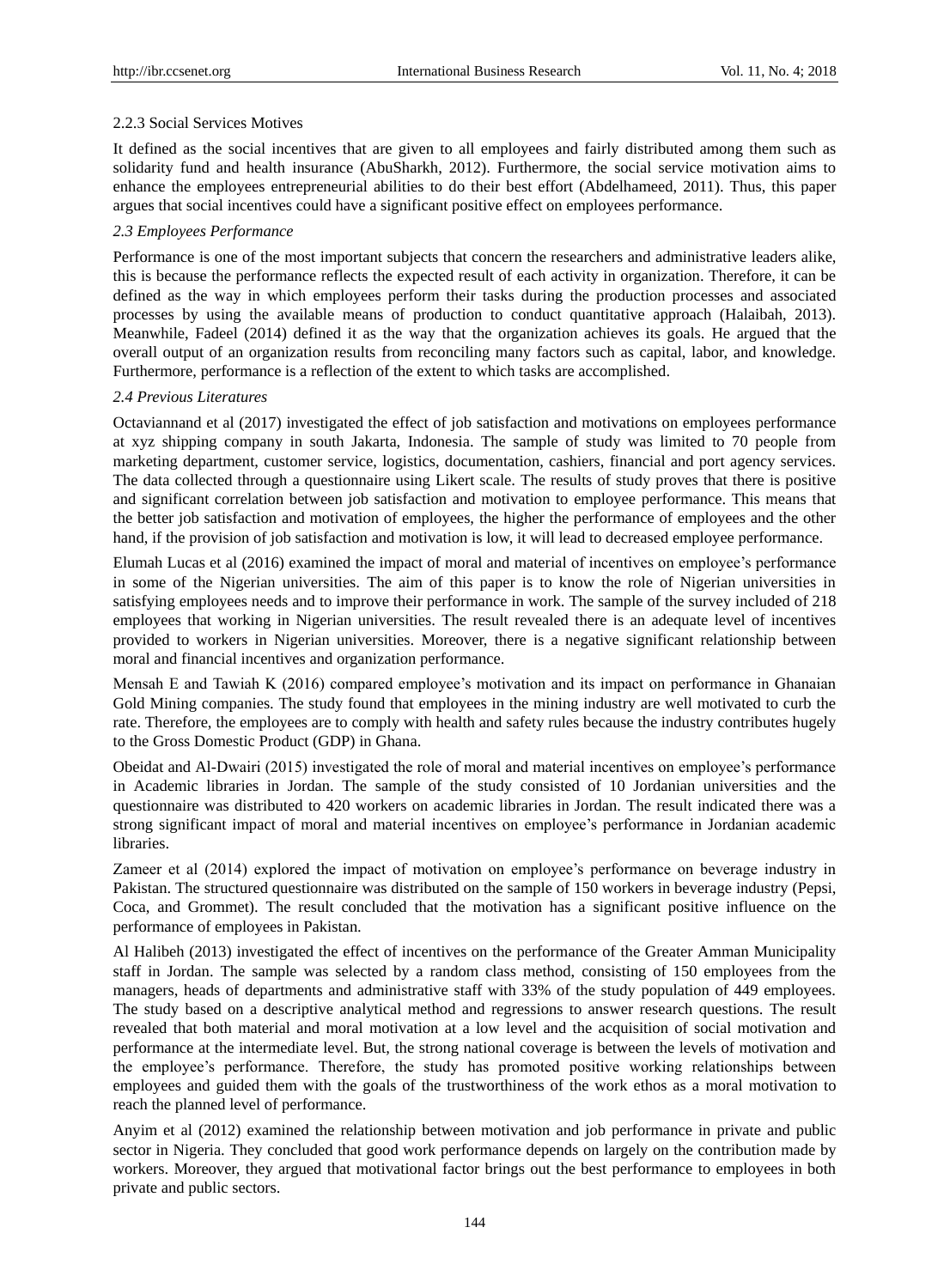Al- Jassasi (2011) investigated the impact of material and moral incentives in improving the performance of employees in the Ministry of Education in Oman. Thus, it used the descriptive analytical method and the structured questionnaire to collect the data. The sample of the study consisted of 290 heads of departments and employees in different directorates. The results indicate that there were no statistically significant differences regarding the attitudes of the study members about the effect of material and moral incentives on employee's performance in the Ministry of Education in Sultanate Oman.

Awda and Awad (2011) examined the impact of incentives on employee's job satisfaction at Nablus Specialist Hospital in Palestine. Moreover, it discussed the importance of renewing the incentives system in order to raise the level employee's performance. This study used a descriptive method and regression analysis to identify the effect of incentives on the employees in the hospital. They also distributed a questionnaire on a sample of 75 workers in the hospital. The results indicated a low level of material and moral incentives. Therefore, there is no statistically significant correlation between the motivation and the staff performance at Nablus Specialist Hospital.

Fares (2011) examined the impact of the incentive policies in the organizational loyalty in public institutions in Syria. The sample of study consisted of 324 employees from 4 different public institutions. It used descriptive statistics and multiple regressions to conduct the research output. The research findings indicated that there is no consensus in the employees' perceptions of the concept of incentive policies and organizational loyalty. However, it revealed that there was a strong and positive relationship between incentive, organizational loyalty, and job performance. Moreover, it concluded that there were no differences of statistical significance due to variables such as job title, scientific qualification, age and years of experience. The study recommended to increase the attention of training activities and continues development of employees in order to motivate them to be a part of the organization.

Yousif (2010) identified the types of material and moral incentives offered to employees in the industrial sector in the industrial city of Makkah Al Mukarramah. The sample of the study consisted of 134 workers in the industrial city of Makkah. Moreover, the descriptive analytical method was adopted using a questionnaire to cover the study axes. The results revealed a low level of moral incentive and lack of material incentive and also found a positive relationship of statistical significance between the application of material and moral incentives and between the performance and satisfaction with their work environment. In this regard, the study recommended the need to pay attention to the material and moral motivation in general and the need to pay particular attention to those types of incentives that got low grades such as advances, loans, and bonuses. As result, this paper can summarize the result of prior studies as follows:

| <b>Authors</b>     | Year | Country      | Directional sign         | The result      |
|--------------------|------|--------------|--------------------------|-----------------|
| Octaviannand et al | 2017 | Indonesia    | ┿                        | Significant     |
| Lucas et al        | 2016 | Nigeria      | $\overline{\phantom{a}}$ | Significant     |
| Mensah and Tawiah  | 2016 | Ghana        | $\,$                     | Significant     |
| Obediat and Dwairi | 2015 | Jordan       | $^+$                     | Significant     |
| Zameer et al       | 2014 | Pakistan     | $\,$                     | Significant     |
| Al-Halibeh         | 2013 | Jordan       | $^{+}$                   | Significant     |
| Anyim et al        | 2012 | Nigeria      | $^+$                     | Significant     |
| Fares              | 2011 | Syria        | $^{+}$                   | Significant     |
| Awda and Awad      | 2011 | Palestine    | $^{+}$                   | Not significant |
| Al- Jassasi        | 2011 | Oman         | $^{+}$                   | Not significant |
| Yousef             | 2010 | Saudi Arabia | $^+$                     | Significant     |

Table 1 showed that most previous studies gave great attention to the motivational factors on the employees performance and the organization. Despite the respondents and the differences in the sample study. Nevertheless, most prior studies found a strong significant relationship between motivations and performance. As many of the researchers found dereliction by organizations in motivating the staff. However, the employees expressed that motivation affected them and that makes the researchers argued the development that might be happened to the employee's performance in case of giving them adequate attention.

#### *2.5 Research Hypotheses*

Based on the related studies of motivations and employees performance. There are several dimensions that measured motivation including moral and material motives (Elumah, 2016; Al Halibeh, 2015; Moktara & Zozo, 2014; and Al Halibeh, 2013), Social services (AbuSharkh, 2012; and Abdelhameed, 2011). As result, most of scholars argued that the relationship between motivation dimensions and employees performance are significantly correlated. Thus, the research alternative hypotheses could be formulated as follows: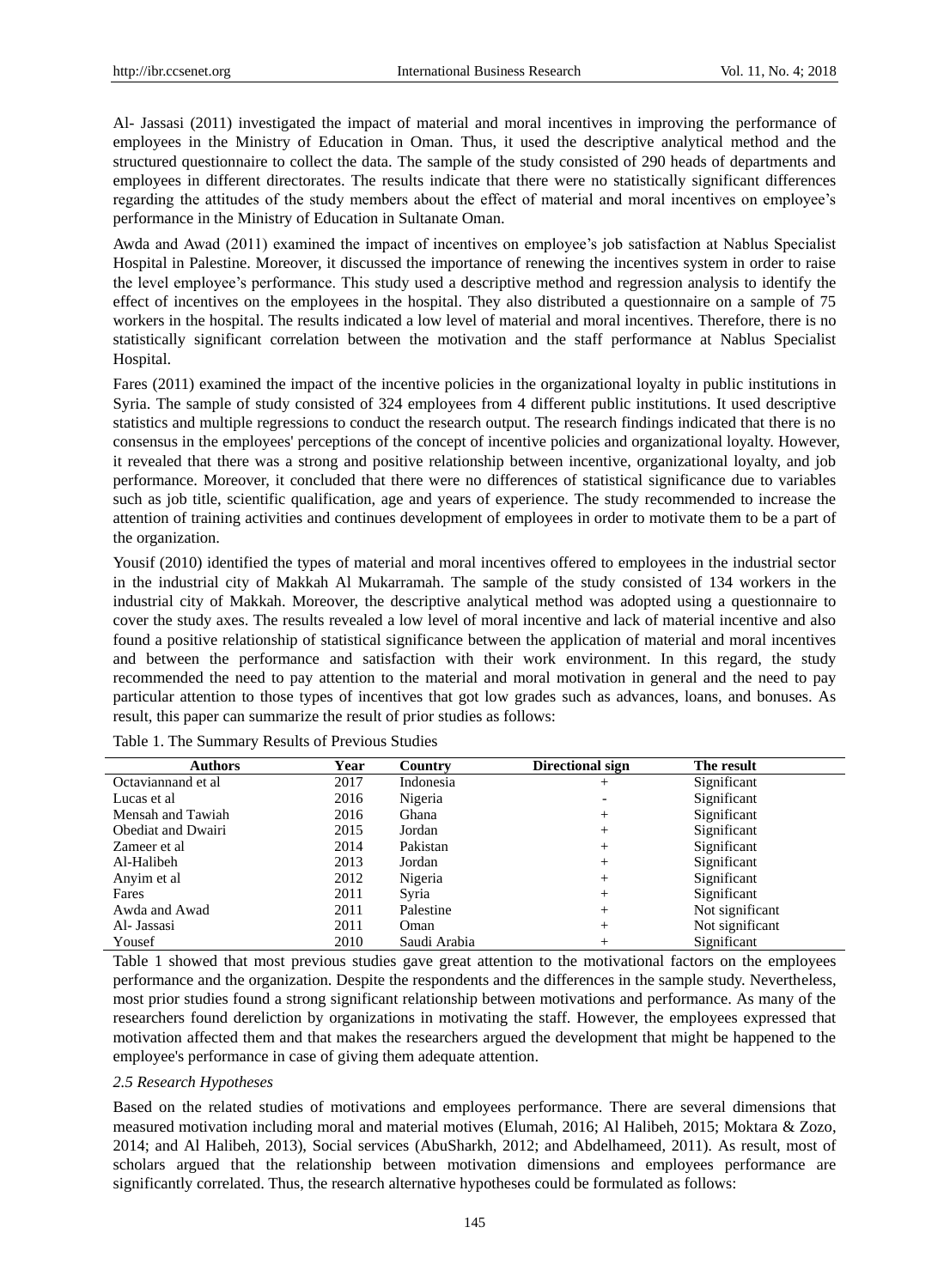**H<sub>01</sub>:** There is an empirical association between the types of motivation (moral. Material, and social services) and employees performance in the Palestinian commercial banks.

**H02:** There is an empirical impact of motivation dimensions on employee's performance in the Palestinian commercial banks.

**H03:** There are statistical significant differences in mean of motivation and performance for demographic variables (gender, Marital status, qualification, job title, and years of experiences).

### **3. Methodology**

#### *3.1 Research Design*

This paper uses quantitative approach which derived from survey data that targeted the Palestinian banking industry. Basically, the research questionnaire was designed in order to interpret the relationship between motivation dimensions and employees performance. After that, the researchers uses multivariate analysis to test the research hypotheses and to conclude the results**.** 

#### *3.2 Data Gathering and Reliability*

The survey data for this study was collected through using questionnaire which is distributed on employees that working in Palestinian commercial banks. The questionnaire consisted of five section. The first part of questionnaire is devoted to collect demographic data from Palestinian commercial banks include gender, qualification, marital status, years of experience, and job title. The second part describes moral motives which are structured into 17 items. Further, section 2 explains material motives which contained of 10 items. Section 3 clarifies social motives which are structured into 5 items. Fourth part is employee's performance that consisted of 9 items. However, the final part of survey explained the demographic and personal information about respondents which has 8 questions. Moreover, the overall items in four sections are 41 items answered by respondents using five- points Likert scale (Likert, 1932).

Consequently, the researchers calculated reliability of this study using Cronbach's Alpha to check the internal consistency among items of research questionnaire. Thus, Table 3 shows the results of Cronbach's Alpha coefficients. It was 91.5% for the moral incentives and 84% for the material motives. As overall result, the items of questionnaire are stable coefficient value of all fields (94%). This result is acceptable because it's greater than the percentage 0.60 (Tavakol and Dennick, 2011).

| Variable                     | No. of items | Cronbach's Alpha | <b>Result/Pass</b> |
|------------------------------|--------------|------------------|--------------------|
| Moral motives                |              | 0.915            | Yes                |
| Material motives             | 10           | 0.840            | Yes                |
| Social Motives               |              | 0.630            | Yes                |
| <b>Employees Performance</b> |              | 0.850            | Yes                |
| Total                        |              | 0.940            | Yes                |

Table 3. Cronbach's Alpha Coefficients

*3.3 Population and Sample Size*

The total number of employees that working in Palestinian commercial banks is 6258 employee (PMA, 2016). Therefore, the population size of this paper is limited to the operated foreign and local commercial banks in west bank only (around 3150 employees), except Gaza strip due to the political obstacles. Thus, this paper used Krejcie and Morgan (1970) formula to estimate sample size of study. Furthermore, the sample was randomly distributed to employees that working in commercial banks in Palestine. Thus, the required number of respondents is 345 employees. Meanwhile, 350 questionnaire was distributed. However, 302 questionnaire were returned. The final questionnaire were analysed is 252 and 50 respondents were excluded due to the incomplete answers. Thus, the questionnaire is shown in Appendix.

In fact, this study is selected Palestinian banking industry as case study rather than other sectors because the average salary of employee in banking sector is expected higher than other sectors in Palestine. Moreover, few prior studies are primarily used banking industry as case study in relationship between motivations and performance.

# *3.4 Research Model*

This paper is aimed to address the influence of the motivations on the employees performance at Palestinian banking sector. It's essential for the banks to reinforce the spiritual team work among their employees through motivating them and meeting their needs in order to do their best work. Therefore, the conceptualized model is developed based on motivation theories and some related studies in order to achieve the goals and to test the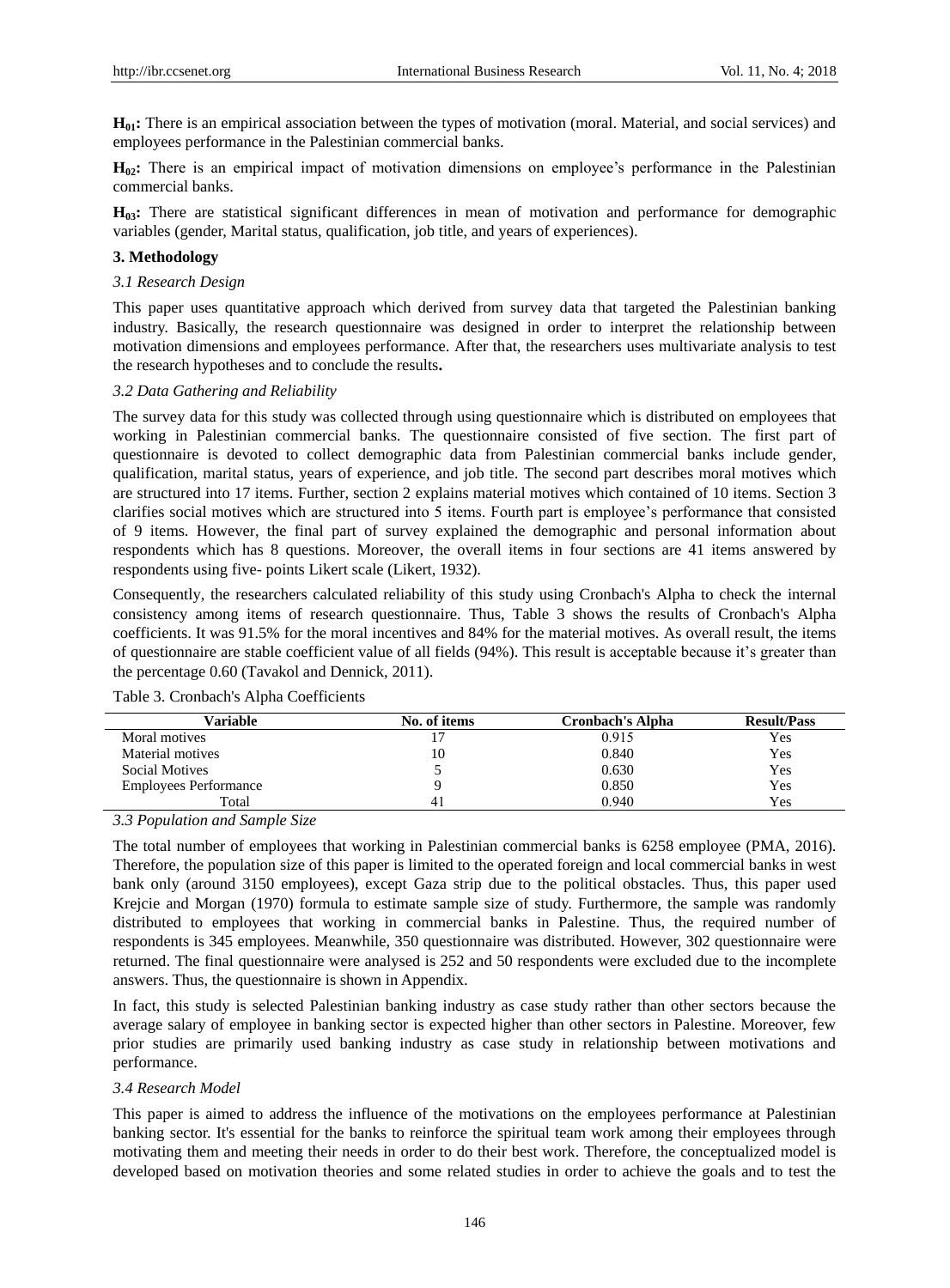research hypotheses. Figure 1 shows the relationship between the independent variables and dependent variable. Subsequently, this research model is designed as follows:



Figure 1. Research Model

#### *Source: Researchers*

#### **4. Data Analysis and Discussion**

This part presents the descriptive statistics of research variables includes mean, standard deviation and the estimated level of each variable by respondents. In addition, the data variables were analysed by using correlation matrix and multiple regression to test the alternative hypotheses and to conduct the research findings.

# *4.1 Descriptive Results*

Table 3 shows that moral motives have a high mean value of 4.07 out of 5 and deviated by 0.6. This indicates that 81.5% of respondents have the same point view to the importance of moral incentive in employee's productivity. Meanwhile, 80.5% of employees agreed that material incentives have a significant effect in environment work in organization. On the other hand, employee's performance has a mean value of 4.29 and deviated by 0.54. This implies that there is a high level of motivations and performance provided to the employees that working in banking sector in west bank.

| No. | Dimension                    | Mean | St. Dev. | $\frac{6}{6}$ | Degree |
|-----|------------------------------|------|----------|---------------|--------|
|     | Moral motives                | 4.07 | 0.60     | 81.5%         | High   |
| ٠.  | Material motives             | 4.02 | 0.60     | 80.5%         | High   |
| J.  | <b>Social Motives</b>        | 3.95 | 0.61     | 79.0%         | High   |
| 4.  | <b>Employees Performance</b> | 4.29 | 0.54     | 85.7%         | High   |

Table 4. Means and Standard Deviation of Research Variables

*4.2 Testing Research Hypotheses* 

The relationship between the variables are analysed by using Pearson correlation coefficients. Table 4 shows that most of explanatory variables are positively correlated to each other's at significant level of 1% (r12= 64%, r13 =49%, r23= 64%) respectively. However, the only moral motives are positively correlated with employees performance at significant level of 1% (r14 = 53%). This indicates that the alternative hypothesis is accepted and there is positive significant relationship between moral motivation and employees performance at the Palestinian commercial banks.

Table 5. Pearson Correlation Coefficients

| <b>Dimension</b>             |            |           |       |  |
|------------------------------|------------|-----------|-------|--|
| Moral motives                |            |           |       |  |
| <b>Material motives</b>      | $***.6400$ |           |       |  |
| <b>Social Motives</b>        | $0.490**$  | $0.648**$ |       |  |
| <b>Employees Performance</b> | $0.530**$  | 0.327     | 0.325 |  |

\*\*. Correlation is significant al level 0.01(2- tailed).

Based on the above table, the researchers can conclude that; motivations partially moral incentives play avital role in enhancing the effort of employees to get the best work at Palestinian banking industry. This means that the banks could improve their productivity through developing the reward and motivation system. This argument is confirmed the result of motivation theories such as Herzberg theory (1954) that stated motivation has a significant effect on employees behavior in work and that boost them toward improve their performance in work. Moreover, this result is consisted with other prior studies such as; Mensah and Tawiah (2016), Zameer et al (2014), and Al Halibeh (2013).

Table 6 shows the result from using ANOVA, the coefficient of determination  $\mathbb{R}^2$  is 29.9% which implies that independent variables (moral, material, and social services) explain nearly 30% from the variation of dependent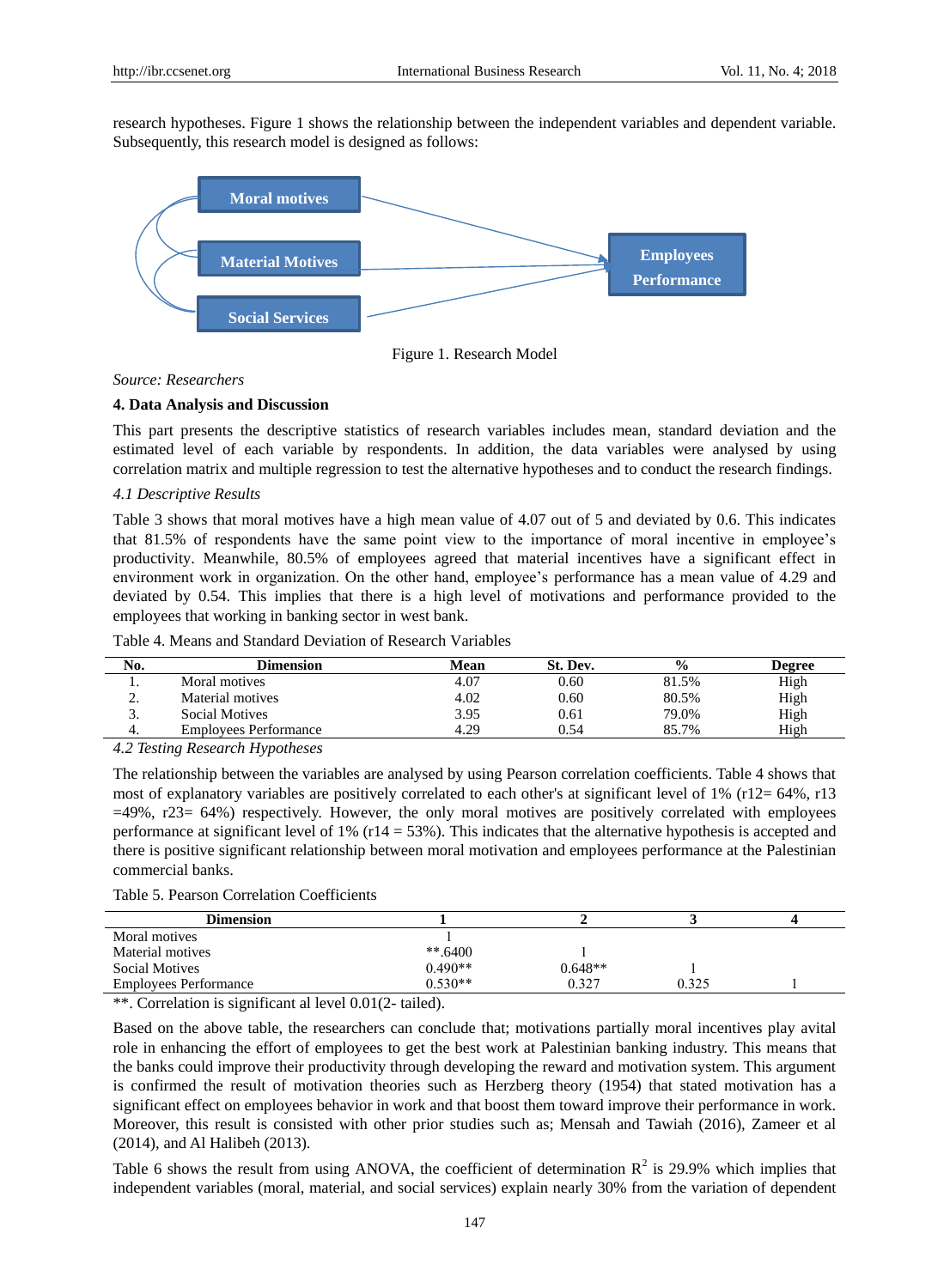variable (employees performance). Moreover, the p-value is less significant level 5%. This means that the overall regression model is significant at the 0.000 level with F distribution of 35.24. Moreover, It can be concluded that there is significant positive relation between moral motives and employees performance because t- value is greater t- statics 1.96 and p-value is less than the significance level of 0.05 ( p-value=0.000). However, other predictors (material and social) did not have any significant impact on employee's performance in Palestinian banks, because p-values for material and social are greater than 5% ( p-value =21% and p-value =  $8\%$ ) respectively.

| Model               |                   | <b>Unstandardized Coefficients</b> |                             | t -value | <b>Significant</b> |  |
|---------------------|-------------------|------------------------------------|-----------------------------|----------|--------------------|--|
|                     | <b>Std. Error</b> |                                    | <b>Beta</b>                 |          |                    |  |
| Constant            | 2.233             | 0.226                              |                             | 9.874    | 0.000              |  |
| Moral motives       | 0.487             | 0.063                              | 0.541                       | 7.755    | 0.000              |  |
| Material motives    | $-0.090$          | 0.072                              | $-0.100$                    | $-1.251$ | 0.212              |  |
| Social Motives      | 0.109             | 0.062                              | 0.124                       | 1.761    | 0.079              |  |
| R square $29.9\%$ . |                   | Adjusted R square $29\%$ .         | <b>F</b> -test value 35.24, |          | Sig 0.000          |  |

Table 6. Multiple Regression Model (Dependent: Employees Performance)

(Source: Researchers)

Based on the above table, the researcher can reveal that; the only ''moral motivations'' are positive and significant impact on employees productivity as shown in multiple regression model. This implies that the moral incentives (thankful letters, Honor list, confidence, and sharing in decisions) in banks enhance the employee's productivity in work. Thus, this paper argues that good moral motivation is essential to achieve bank goals. The effective motivational programs in the bank can achieve moral spiritual among employees work. Thus, this argument is confirmed by Obeidat and AL-Dwairi (2015).

Surprisingly, financial rewards are not significantly predicted the employee's performance. This indicates that there is adequate level of material incentives that provided to employees that working in Palestinian commercial banks. This result is conflicted with Elumah Lucas et al (2016) that argued material motives have significant negative impact on employee's performance. Therefore, the employees in Palestinian commercial banks are thinking in moral motivation rather than financial incentives. As result, the econometric model can be estimated based on unstandardized coefficients as follows:

#### *Performance = 2.233 + 0.487 (Moral Motives) – 0.090 (Material) + 0.109 (Social)*

The interpretation of the above model indicates that there is a direct impact of moral motivation on employee's performance. This means that the increase in moral incentives by 1 unit could increase the employee's productivity by 2.7 units.

Table 7 shows that there are no differences between male and female in respondent to the motivation and performance (p value = 91% and p value = 86% respectively) which are greater than significant level of 5%. Similarly, there are no differences in mean between single and married employees regarding to motivation and performance. Further, there are no significant difference among employees qualifications regarding motivation and performance. However, it can be found there are significant statistical differences between the years of experiences in respondent to motivation and performance. Moreover, there are significant differences among employees job title regarding to motivation but, indifference in relating to performance.

|  |  | Table 7. The result of T-test and One way ANOVA |
|--|--|-------------------------------------------------|
|  |  |                                                 |

| Demographic data             | <b>Motivations</b> |            | Performance |            |
|------------------------------|--------------------|------------|-------------|------------|
|                              | <b>F-value</b>     | <b>Sig</b> | F - value   | <b>Sig</b> |
| Gender                       | 0.113              | 0.910      | 0.663       | 0.860      |
| <b>Marital Status</b>        | 0.455              | 0.647      | 0.160       | 0.873      |
| <i><b>Oualifications</b></i> | 0.036              | 0.965      | 1.877       | 0.155      |
| Years of Experiences         | 3.092              | 0.028      | 6.181       | 0.000      |
| Job title                    | 3.178              | 0.025      | 0.678       | 0.566      |

Denoted to significant level 5%

#### **5. Conclusions and Recommendations**

The main purpose of this paper is to examine the impact of moral and material motives on employee's performance as case from Palestinian commercial banks. A sample of 252 employees was selected from all Palestinian commercial banks. Multiple regression and Pearson correlation are used to test the research hypotheses and to reveal the research findings. The result concludes that moral motives have a significant and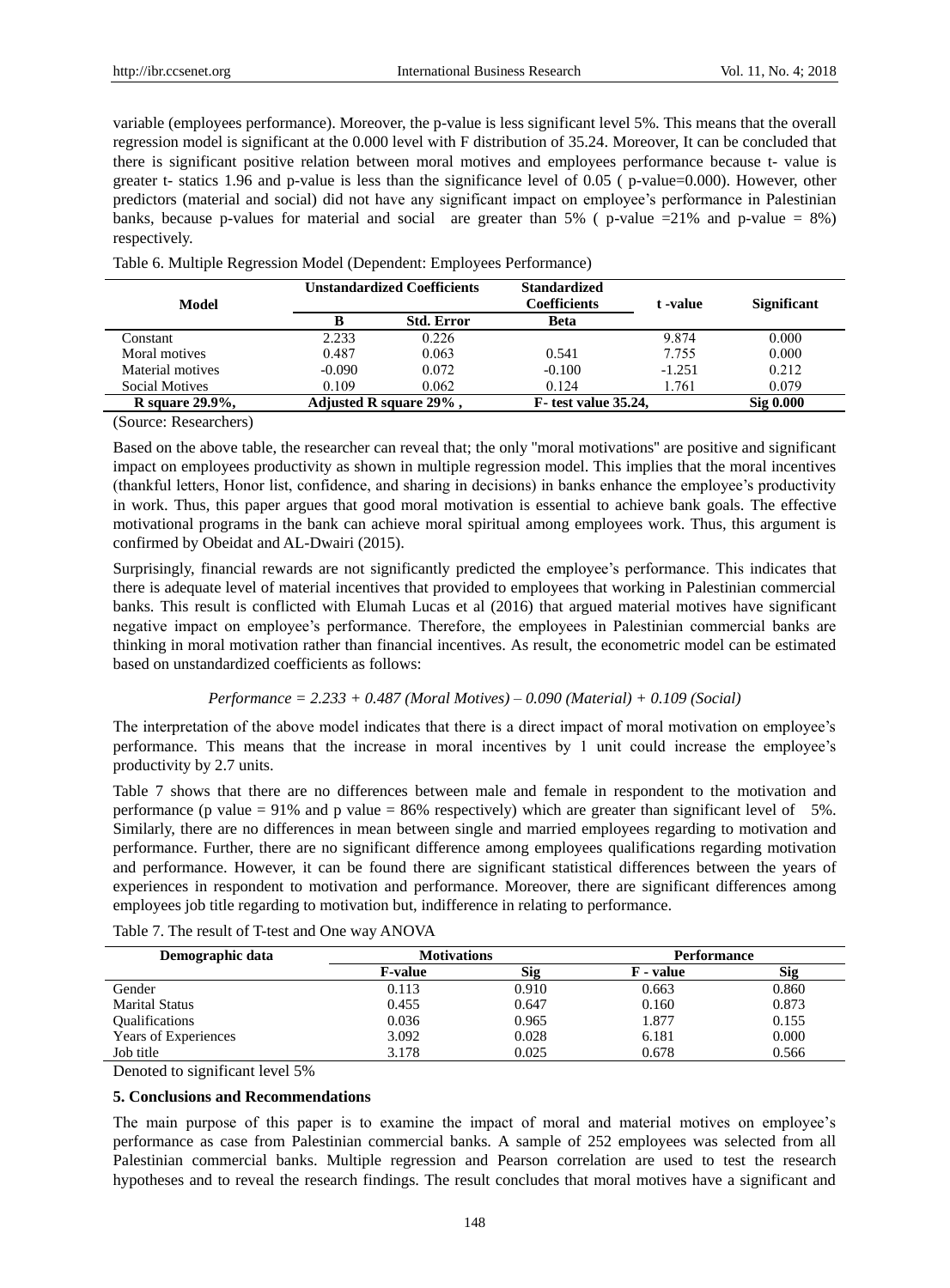positive impact on employee's performance. Nevertheless, the material and social motives have not any significant influence on employee's behavior in their workplace. Therefore, this paper reached to the following conclusions:

- There is a high level of association between motivation and employees performance at the Palestinian commercial banks.
- There is a strong positive impact of moral incentives on employee's performance in Palestinian commercial banks.
- There is a negative insignificant impact of material motives on employee's performance in Palestinian banking industry.
- There is a positive insignificant impact of social motives on employee's performance in the banks.
- There are no statistical differences in mean of gender and marital status regarding to motivations and employees performance. However, there are significant differences in mean of qualifications, years of experiences, and job title.

This paper is subject to a limitation because it covered only part of banking industry in Palestine which is commercial banks. Thus, the result could be varied from one study to another one. Other important limitation is that the incentives approach that adopted by Palestinian commercial banks could be different from bank to another or from industry to another one.

Finally, this paper recommends that Palestinian commercial banks can adapt and develop their motivation system in order to satisfy all employees' needs, like compliments the employees as giving them souvenirs and awards also share them with the decision and trust them. Moreover, the study recommends focusing on moral motivation more than social and material motivations, since the study showed the positive relationship between moral motivation and performance, in contrast to the stimulation of material and moral. In this sight, Palestinian local banks should take care for their employees in order to get high level of performance and profitability. Thus, moral incentives are given according to their level of effort in order to persuade the employees to do their best without vested interest.

#### **References**

Abdelhameed, K. H. (2011). *Social Services and Human Rights*. Cairo University.

- Abusharkh, N. (2010). Assessment of the Impact of Incentives on the Work Performance Level In The Palestinian Telecommunications Company: Employee Prospective. *Master Thesis*. Al-Azhar University-Gaza.
- Al-halibeh, G. (2013). The impact of Incentives on improving the performance of the Employees In the Public Sector institutions In Jordan: An Applied Study on the Greater Amman Municipalit*y*. *Master Thesis*. Middle East University.
- Al-Jassasi, A. (2011). The Impact of Financial and Moral Incentives in Improving the Performance of Workers in the Ministry of Education and Education in Oman. *Master Thesis*. Arab British Academy for Higher Education.
- Al-Nsour, M. (2012). Relationship between Incentives and Organizational Performance for Employees in the Jordanian Universities. *International Journal of Business and Management*, *7*(1).
- Anyim, C., Chidi, O., & Badejo, A. (2012*).* Motivation and Employees' Performance in the Public and Private Sectors in Nigeria. *International Journal of Business Administration*, *3*(1). https://doi.org/10.5430/ijba.v3n1p31
- Awda, B., & Awad, M. (2011). The impact of incentives on employees at Nablus Specialist Hospital. *Master Thesis*. An-Najah National University. Palestine.
- Elumah, L. O., Ibrahim, O. M., & Shobayo, P. B. (2016). The Impact of Financial and Moral Incentives on Organizational Performance: A Study of Nigerian Universities. *Arabian Journal Business Management Review 6,* 255.
- Fadeel, M. (2014). The Effect of the Psyche on Performance in Business Establishments Bank of Khartoum, Bank of Yemen Islamic. *Master Thesis*. University of Shandi.
- Fares, S. (2011). The impact of incentive policies on organizational loyalty in public institutions. *Journal of Damascus University for Economic and Legal Sciences*, *27*(11).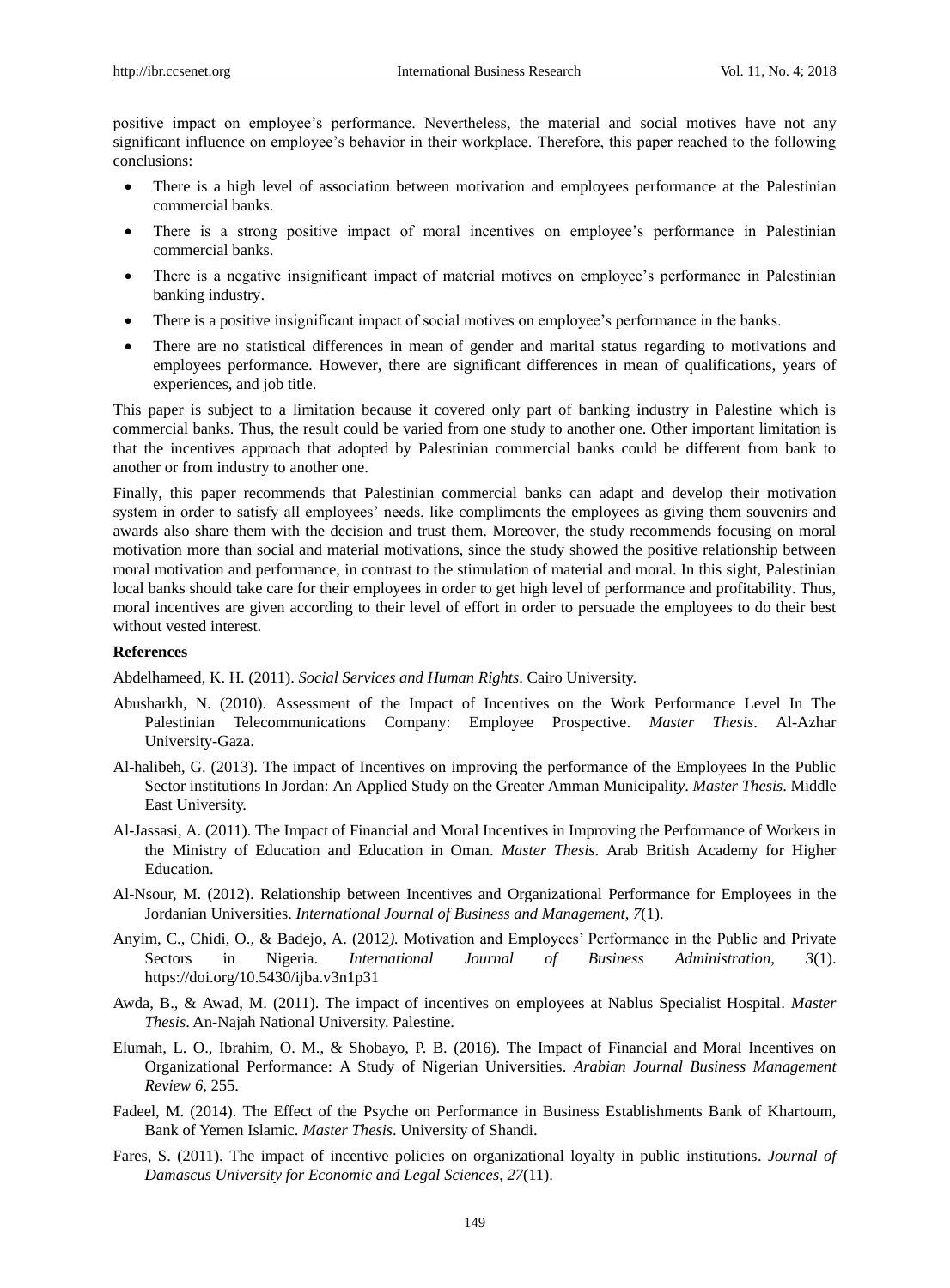- Greeno, S. (2012). *Human capital management: achieving added value through people*. Kogan: Pager limited.
- Guay, F., Chanal, J., Ratelle, C. F., Marsh, H. W., Larose, S., & Boivin, M. (2010). Intrinsic, identified, and controlled types of motivation for school subjects in young elementary school children. *British Journal of Educational Psychology*, *80*(4), 711-735. https://doi.org/10.1348/000709910X499084
- Herzberg, F. (1959*). The motivation to work*. New York: Wiley.
- Herzberg, F. (1987). 'One More Time: How Do You Motivate Employees?'. *Harvard Business Review*, *65*(5), 109-120.
- Kreitner, R., & Kinicki, A. (1998). *Organizational Behavior*, 4th Ed., Burr Ridge: Irwin.
- Krejcie, R., & Morgan, D. (1970). Determining Sample Size for Research Activities*. Educational and Psychological Measurement*, *30,* 607-610. https://doi.org/10.1177/001316447003000308
- Likert, R. (1932). A Technique for the Measurement of Attitudes. *Archives of Psychology*, *140,* 1-55.
- Linder, J. R. (1998). Understanding employee Motivation*. Journal of Extension*, *June 3,* 1-8.
- Maslow, A. (1943). A Theory of Human Motivation. *Psychological Review*, *50*(4), 370-396. https://doi.org/10.1037/h0054346
- Maslow, A. (1954). *Motivation and Personality*, Harper and Row New York, New York, 1954.
- McGregor, D. (1960). *The human side of enterprise*. New York.
- Mensah, E., & Tawiah, K. (2016). Employee Motivation and Work Performance: A Comparative Study of Mining Companies in Ghana. *Journal of Industrial Engineering and Management*, *9*(2).
- Obeidat, O., & AL\_Dwairi, K. H. (2015). Role of Financial and Moral Incentives on Employees Performance in Academic Libraries: Case Study of Jordan. *International Journal of Library and Information Science Studies, 1*(1), 12-26, June.
- Octaviannan, R., Pandjaitan, N., & Kuswanto, S. (2017). Effect of Job Satisfaction and Motivation towards Employee's Performance in XYZ Shipping Company. *Journal of Education and Practice*, *8*(8).
- Royle, M., & Hall, A. (2012). The Relationship Between McClelland's Theory of Needs, Feeling Individually Accountable, and Informal Accountability for Others. *International Journal of Management and Marketing Research*, *1*(1), November, 2012, 21-42.
- Tavakol, M., & Dennick, R. (2011). Making sense of Cronbach's alpha. *International Journal of Medical Education*, *2,* 53-55. https://doi.org/10.5116/ijme.4dfb.8dfd
- Yousif, M. (2010). Motivation and Its Impact on the Achievement of Job Satisfaction around Employees and Industrial Sector Enterprise and Industrial City KSA. *Master Thesis*. Arab British Academy for Higher Education.
- Zameer, H., Ali, S., Nisar, W., & Amir, M. (2014). The Impact of the Motivation on the Employee's Performance in Beverage Industry of Pakistan. *International Journal of Academic Research in Accounting, Finance and Management Sciences*, *4*(1), 293-298. https://doi.org/10.6007/IJARAFMS/v4-i1/630
- Zaozo, S., & Mokhtar, F. (2014). Motivation and Its Relation to the Organizational Loyalty of the Staff of the Municipality of the Hostel in Nakhrat .*Master Thesis*. University of Qasdi Mrabah and Darma, 2014.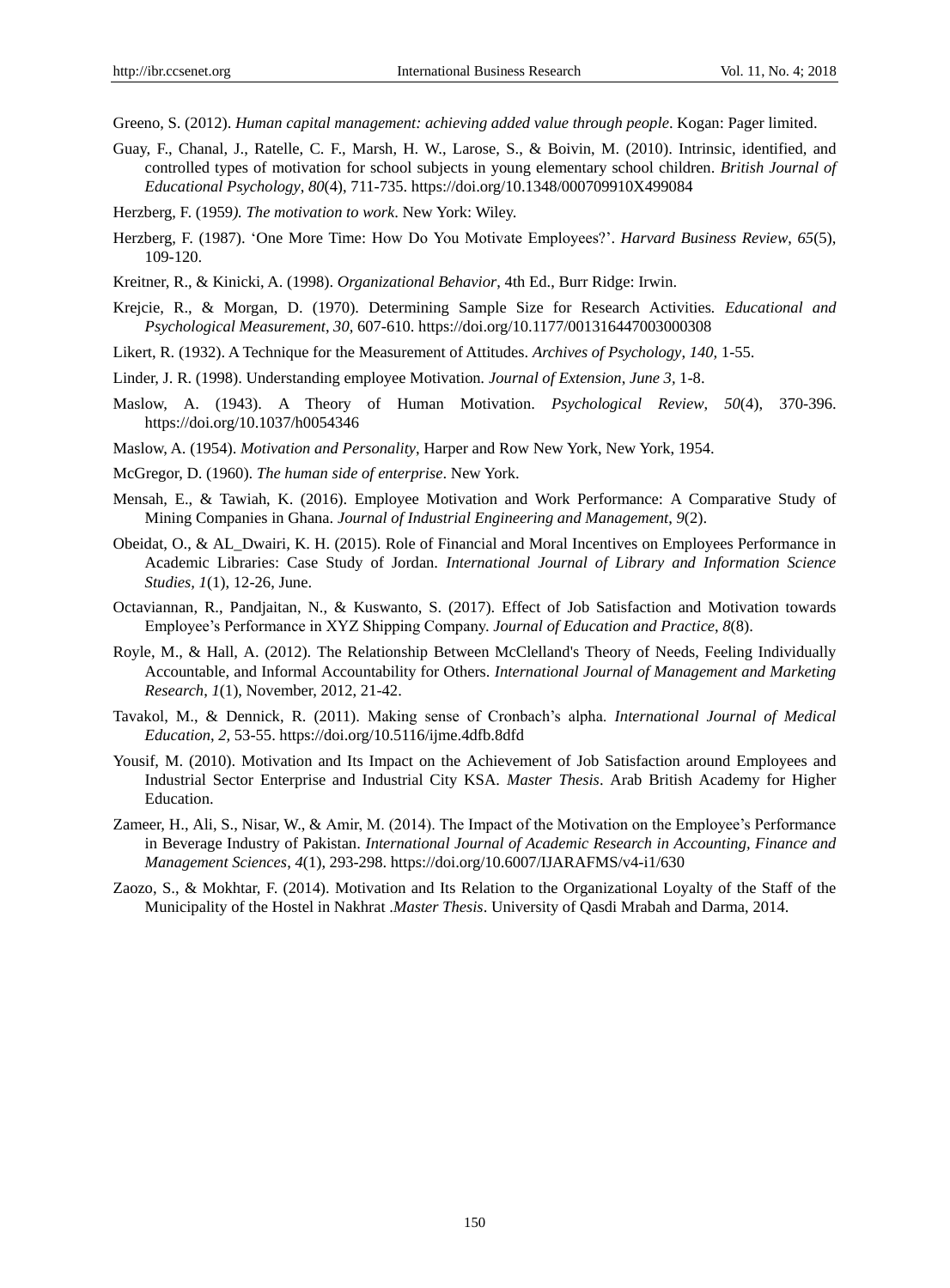# **Appendix**. Research Questionnaire

| Personal Information |             |                                                            |                                                                                                                                                                                                                                                                                                                                                                                                                                                              |  |
|----------------------|-------------|------------------------------------------------------------|--------------------------------------------------------------------------------------------------------------------------------------------------------------------------------------------------------------------------------------------------------------------------------------------------------------------------------------------------------------------------------------------------------------------------------------------------------------|--|
| 1. Gender:           | $\Box$ Male |                                                            | $\Box$ Female                                                                                                                                                                                                                                                                                                                                                                                                                                                |  |
|                      |             | 2. Age: $\Box$ 18-25 $\Box$ 26-35                          | $\Box$ 36-45 $\Box$ +46                                                                                                                                                                                                                                                                                                                                                                                                                                      |  |
|                      |             | 3. Marital status: $\Box$ married                          | $\Box$ single                                                                                                                                                                                                                                                                                                                                                                                                                                                |  |
|                      |             | 4. Qualification: $\Box$ secondary and less $\Box$ Diploma |                                                                                                                                                                                                                                                                                                                                                                                                                                                              |  |
|                      |             |                                                            | $\Box$ Bachelor<br>$\Box$ masters & higher                                                                                                                                                                                                                                                                                                                                                                                                                   |  |
|                      |             |                                                            | 5. Years of experience: $\Box$ less than 2 years $\Box$ 2-5 years $\Box$ more than 6 years                                                                                                                                                                                                                                                                                                                                                                   |  |
|                      |             |                                                            | $\mathcal{L} = \mathcal{L} + \mathcal{L} + \mathcal{L} + \mathcal{L} + \mathcal{L} + \mathcal{L} + \mathcal{L} + \mathcal{L} + \mathcal{L} + \mathcal{L} + \mathcal{L} + \mathcal{L} + \mathcal{L} + \mathcal{L} + \mathcal{L} + \mathcal{L} + \mathcal{L} + \mathcal{L} + \mathcal{L} + \mathcal{L} + \mathcal{L} + \mathcal{L} + \mathcal{L} + \mathcal{L} + \mathcal{L} + \mathcal{L} + \mathcal{L} + \mathcal{L} + \mathcal{L} + \mathcal{L} + \mathcal$ |  |

6. Job title: □ vice president □ head of department □ employee □ secretary □ other

# **Moral Motivation**

| Items                                                                 |       | Strongly |         |          |          |
|-----------------------------------------------------------------------|-------|----------|---------|----------|----------|
|                                                                       | agree | Agree    | Neutral | Disagree | disagree |
| My work increases, when the manager compliments my work.              |       |          |         |          |          |
| The manager always seeks to develop the team spirit and looks for     |       |          |         |          |          |
| building an integrated excited teamwork.                              |       |          |         |          |          |
| I feel that the manager appreciates my efforts and hard work in the   |       |          |         |          |          |
| Bank.                                                                 |       |          |         |          |          |
| The bank offers me adequate support and instructions so I can work    |       |          |         |          |          |
| with good performance                                                 |       |          |         |          |          |
| I think that the Bank development and progress depend on involving    |       |          |         |          |          |
| the employee in the decision making                                   |       |          |         |          |          |
| The manager seeks to identify employees desires and satisfy it.       |       |          |         |          |          |
| I think that choosing an employee and putting him/her in the right    |       |          |         |          |          |
| place is considered an incentive that increases employee's confidence |       |          |         |          |          |
| in the Bank.                                                          |       |          |         |          |          |
| Job security is the most important incentives that can be provided by |       |          |         |          |          |
| the manager to improve the performance levels.                        |       |          |         |          |          |
| The bank always gives gratitude cards and souvenirs to the employee.  |       |          |         |          |          |
| The bank gives the best employee award in every year for one of its   |       |          |         |          |          |
| employees each year.                                                  |       |          |         |          |          |
| The bank allows the employee to share in making decision.             |       |          |         |          |          |
| The confidence among the employees increases their efforts and        |       |          |         |          |          |
| pushes them towards better work.                                      |       |          |         |          |          |
| Moral incentives increase the sense of competitive spirit among       |       |          |         |          |          |
| employees.                                                            |       |          |         |          |          |
| The banks offers me adequate support and instructions so I can work   |       |          |         |          |          |
| with a good performance.                                              |       |          |         |          |          |
| The bank allows the employees to exercise Trade Union action to       |       |          |         |          |          |
| preserve their rights and possessions.                                |       |          |         |          |          |
| The bank always upgrade its system and that drives me to work harder. |       |          |         |          |          |
| I think the bank attaches training programs to its employees.         |       |          |         |          |          |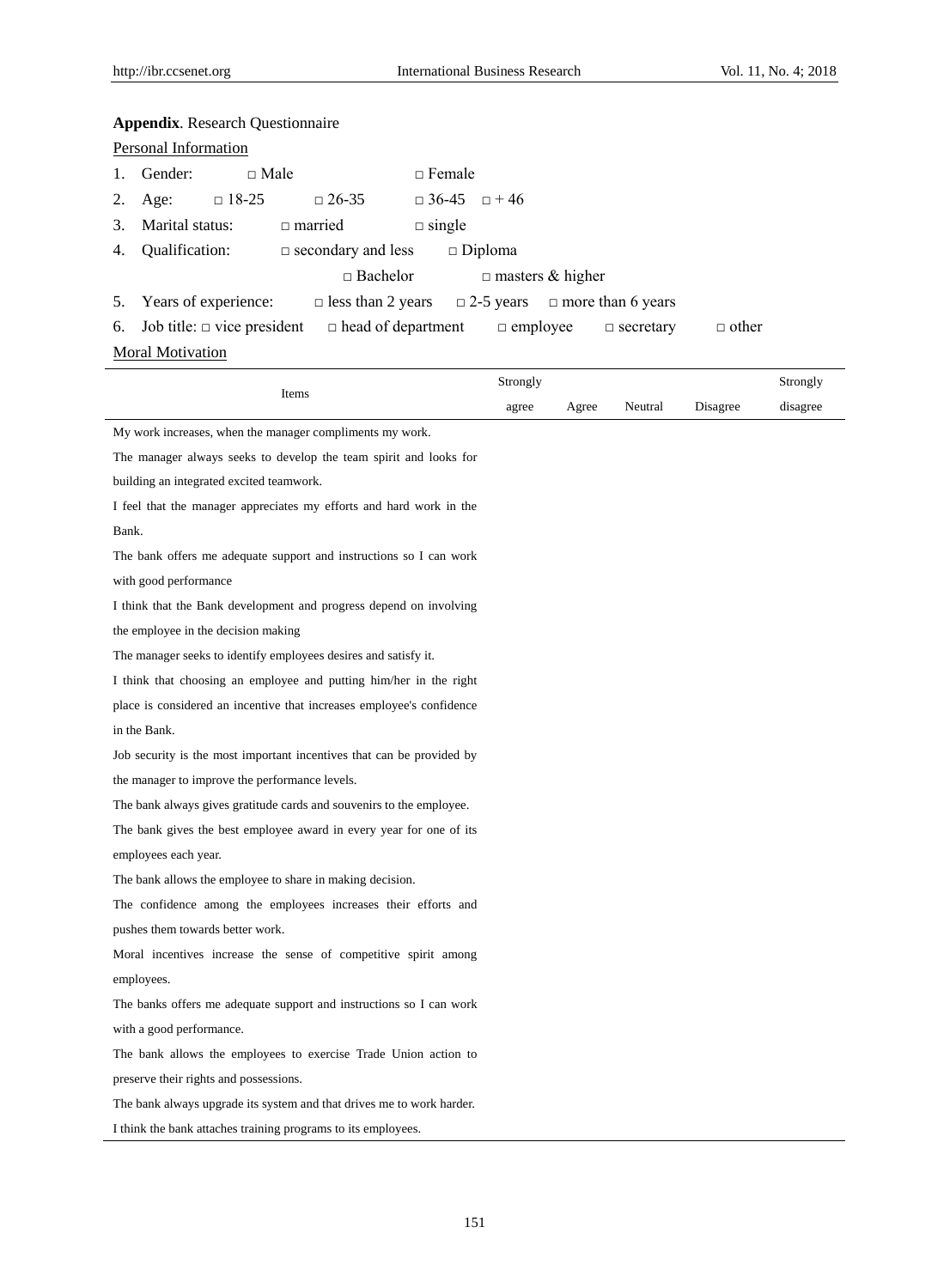disagree

# **Material Motivation**

|                                                                       | Strongly |       |         |          | Strongly |
|-----------------------------------------------------------------------|----------|-------|---------|----------|----------|
| Item                                                                  | agree    | Agree | Neutral | Disagree | disagree |
| The bank is committed to paying wages regularly and on time.          |          |       |         |          |          |
| I think that the wages and salaries have a direct impact on the       |          |       |         |          |          |
| employee behavior and performance.                                    |          |       |         |          |          |
| The bank permanently seeks to adjust wage scale according to the      |          |       |         |          |          |
| economic conditions and to the employee standard of living.           |          |       |         |          |          |
| I'm satisfied with the wages offered by the bank and it fit to my     |          |       |         |          |          |
| qualifications and job title.                                         |          |       |         |          |          |
| The bank provides advances system to its employees and motivates      |          |       |         |          |          |
| me to work harder.                                                    |          |       |         |          |          |
| The bank is committed to limited working hours and pays a fair        |          |       |         |          |          |
| financial reward on overtime work.                                    |          |       |         |          |          |
| The bank applies the standard of living according to the law and this |          |       |         |          |          |
| makes me feel more satisfied in my work.                              |          |       |         |          |          |
| The bank has a clear policy regarding to the financial reward that is |          |       |         |          |          |
| fairly applied to all employees in the bank.                          |          |       |         |          |          |
| I think that the quality of the production and performance in the     |          |       |         |          |          |
| Bank are directly linked to the increase in wages and financial       |          |       |         |          |          |
| rewards.                                                              |          |       |         |          |          |
| I think that the bank should give the material reward only to         |          |       |         |          |          |
| innovated employees and who have a special efforts.                   |          |       |         |          |          |
| <b>Social Service Motive</b>                                          |          |       |         |          |          |
|                                                                       | Strongly |       |         |          | Strongly |

agree Agree Neutral Disagree

The bank has a compensation system for accidents or injuries.

Item

The bank has a health insurance system for its employees.

The bank helps the new employees and their family in finding

accommodation.

The bank provides indemnity for its employees.